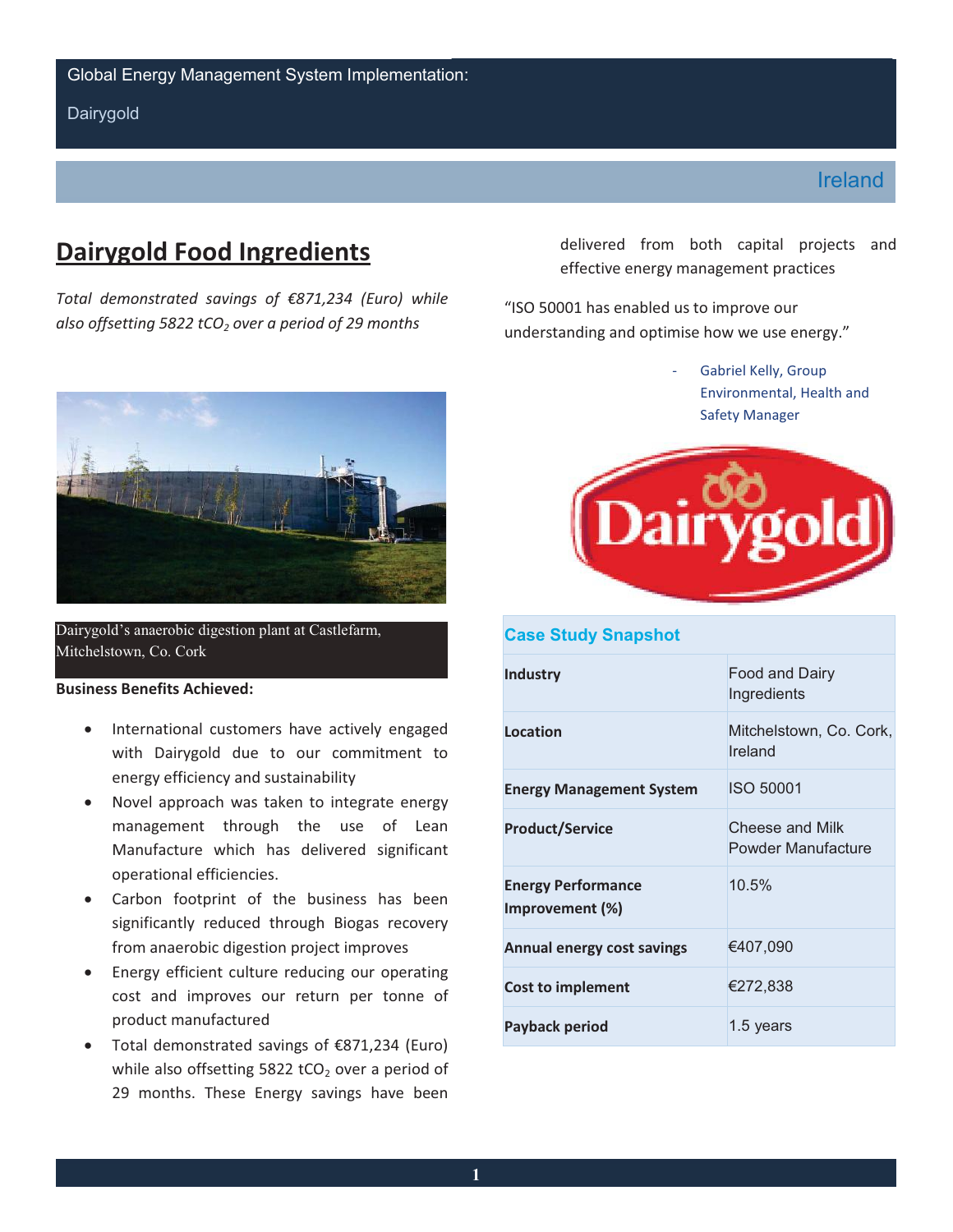

# **Energy Performance Improvement**

 report published by the Sustainable Energy Authority of The graph above shows the trend of our Energy Performance Indicator since initially implementing an energy management system in 2011. The EPI is based on kWh per tonne of product manufactured. This Energy Performance Indicator is taken from the annual Ireland:

## http://www.seai.ie/LIEN-Report/company/Dairygold/

## **Company (or Facility) Profile**

 plants situated in Mitchelstown, Co Cork. The Castlefarm processing facility is one of the biggest Dairygold Food Ingredients is one of Ireland's leading dairy manufacturing companies with a workforce of over 400 employees. DFI operates two milk processing powder manufacturing plants of its kind in Europe processing milk in to whey powder, rennet casein powder, skimmed milk powder and concentrate and whey concentrate and powder. DFI's Mitchelstown Clonmel Road facility is now the biggest single line cheddar plant in the European Union. The annual output from both Mitchelstown facilities is in excess of 100,000 tonnes.

## **Business Case for Energy Management**

- •DFI have been members of the Sustainable Energy Authority of Ireland Large Industry Energy Network since 1995 and has always tried to implement energy efficient measures across the organisation
- •DFI has set targets to reduce energy usage and carbon footprint through projects, capital investment monitoring and awareness campaigns
- •Ending of milk quotas in 2015 and anticipated increase in milk volumes required Dairygold to plan for significant increase processing capacity in the most energy efficient manner
- The awareness of the need to comply with the energy efficiency directive and SI426 has led to a senior management revaluation of the Society's approach to energy management

## **Keys to Success:**

- $\bullet$ •Developing a program to get all members of staff involved and aware of the Energy Policy, Dairygold offered home energy audits to get staff engagement
- Putting a significant focus on identifying the organizations energy baseline or 'starting point'
- Back to work training which included energy efficiency worked well in Dairygold
- •Effective Operational Energy Performance Indicators are very important to delivering a successful ISO 50001 Energy Management System – boiler efficiencies, Refrigeration COP, etc.
- •Appointment of energy champions
- •Energy efficiency should become a subject matter at all management and operational meetings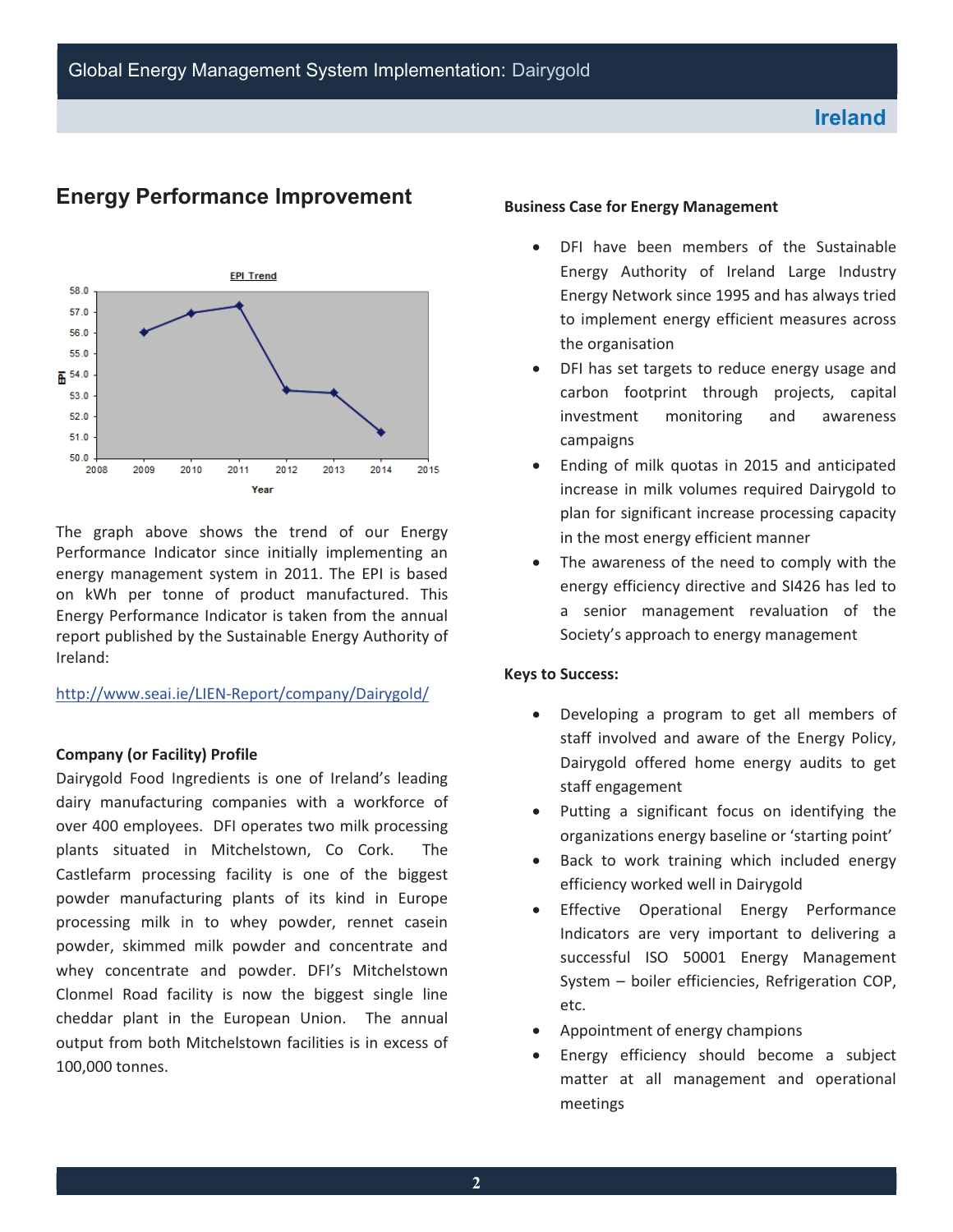# **EnMS Development and Implementation**

 DFI has had a long commitment to Energy Management. We installed CHP as part of our management strategy in the 1990's and adopted the predecessor to ISO50001, EN16001. This coupled with other energy projects has improved the Society's energy performance. In recent years the Society embarked on the lean manufacturing journey. Since then systems have been developed to improve the manufacturing, problem solving and communication processes. These systems include visual management meetings and workgroups which are used to communicate essential business information in a visual manner. Lean is now part of the Society's everyday culture. ISO50001 has been integrated in to this system.

1.1 **Business Benefits** - as detailed previously under 'Business Benefits Achieved'

# **1.3 Organizational**

- Senior management supported the energy management agenda in Dairygold from day 1 which made it such a success
- •Resources were allocated both financial and human resources to deliver successful outcomes
- •Energy champions were appointed in all key production and facilities departments
- •An energy management representative was appointed to focus specifically on energy efficiency
- •Visual Management meetings which are used as an operational tool now include energy related decisions. These meetings occur weekly and involve all site management personnel to include key Energy information by Area.

# **1.4 Energy Review and Planning**

 savings opportunities for the following period. All Dairygold carries out an Energy Review annually to analyse energy performance. The review looks at energy consumption over the previous period in line with the key energy drivers which is largely milk volumes. The performance of the companies significant energy users are reviewed in detail during this process. Dairygold also reviews all relevant energy related legislation to ensure compliance. The Energy Review acts as a vehicle towards identifying potential energy opportunities are entered into the Dairygold Energy Savings Opportunities Register. The opportunities are then reviewed based on potential energy savings, ease of implementation, capital cost, etc. and the most advantageous projects are selected as Objectives & Targets.

# **1.5 Development of professional expertise, training and communications**

Dairygold has benefited through professional expertise and training and communications since adopting ISO 50001 as described below:

- •Use of official external auditor to carry out energy audits and identify opportunities for improvement
- to work training •Employee awareness of ISO 50001 through back
- $\bullet$ •Employees motivated through development of programme to offer free energy home audits to all employees in 2015/16
- •Management system communicated through VM (Visual Management) meetings and workgroups which are used to communicate essential business information in a visual manner and incorporate energy at a specific time every week
- Utilise Sustainable Energy Authority of Ireland rep to assist with development and continual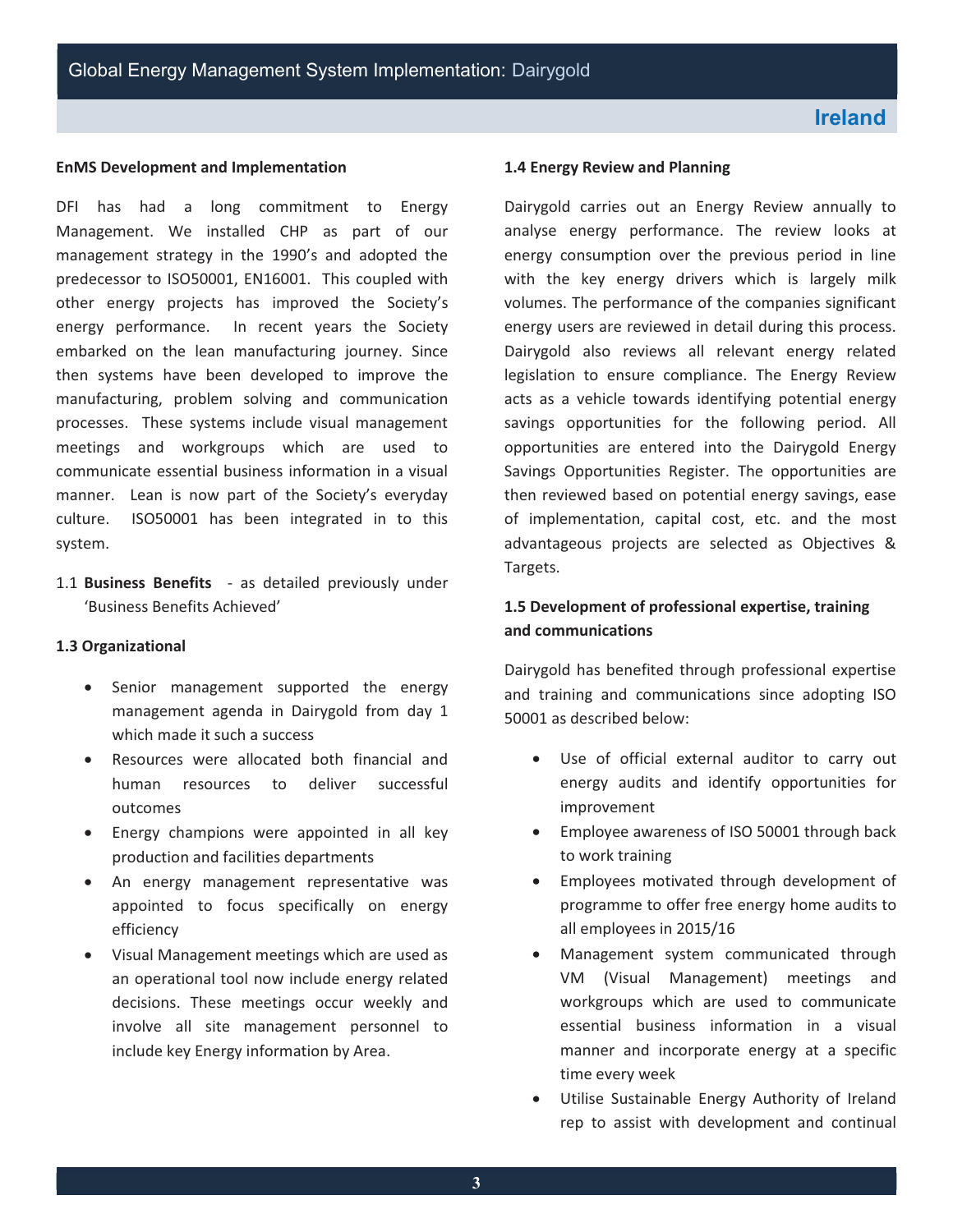improvements to the energy management systems.

# **1.6 Tools and Resources**

- Lean Manufacture used to improve the manufacturing, problem solving and communication processes
- •Hoshin kanri (strategy development) was used to capture and cement strategic goals as well as flashes of insight about the future and develop the means to bring these into reality  $-$  this step allows for senior management approval for projects
- •Weekly Visual Management (VM) meetings were redesigned with the aid of an external consultancy and launched in January 2015 through Dairygold's back to work training. This include target setting based Energy unit consumption, Utilities and usage.

# **1.7 Steps taken to maintain operational control and sustain energy performance improvement**

- to work process •Training programme through Dairygold's back
- •Operational control procedures were established to ensure energy consumption is optimised through effective procedures detailing specific parameters for optimal energy efficiency

## **1.8 Approach used to**:

1) Determine whether energy performance improved

- •Energy performance improvements and results are verified through on-going effective metering of electricity, natural gas & steam consumption.
- •The external auditing process by our certification body also verifies Dairygold are

continually improving in terms of energy efficiency

# **1.9 Cost – Benefit Analysis**

 50001 management and design review identification. Dairygold are currently delivering annual energy savings of over €400,000 per year. This is as a result of ISO

The anaerobic digestion plant was a technology choice for treatment of waste products from the Mitchelstown site. Biogas energy savings are as a result of a decision which would not have been realised if a new energy intensive aerobic treatment plant was to be built. Biogas produced on site can be used as a replacement for natural gas and therefore increase savings.

MVR Technology instead of TVR technology was installed in the Evaporator in Niro 3, Castlefarm. This choice of technology cost €1,625,000 and is expected to provide significant energy savings which are awaiting verification.

"The ISO 50001 Energy Management Systems are key to Dairygold's sustainability as our business sector continues to expand in the years to come." — Daire McKiernan, Energy Engineer

# **2.2 Lessons Learned**

Dairygold have learned a number of positive lessons since embarking on a structured energy management system almost 5 years ago:

- •Continual year on year improvements in energy efficiency when compared with production volumes
- The management system approach forced us to look at larger projects such as the anaerobic digester which delivered significant improvements in energy efficiency